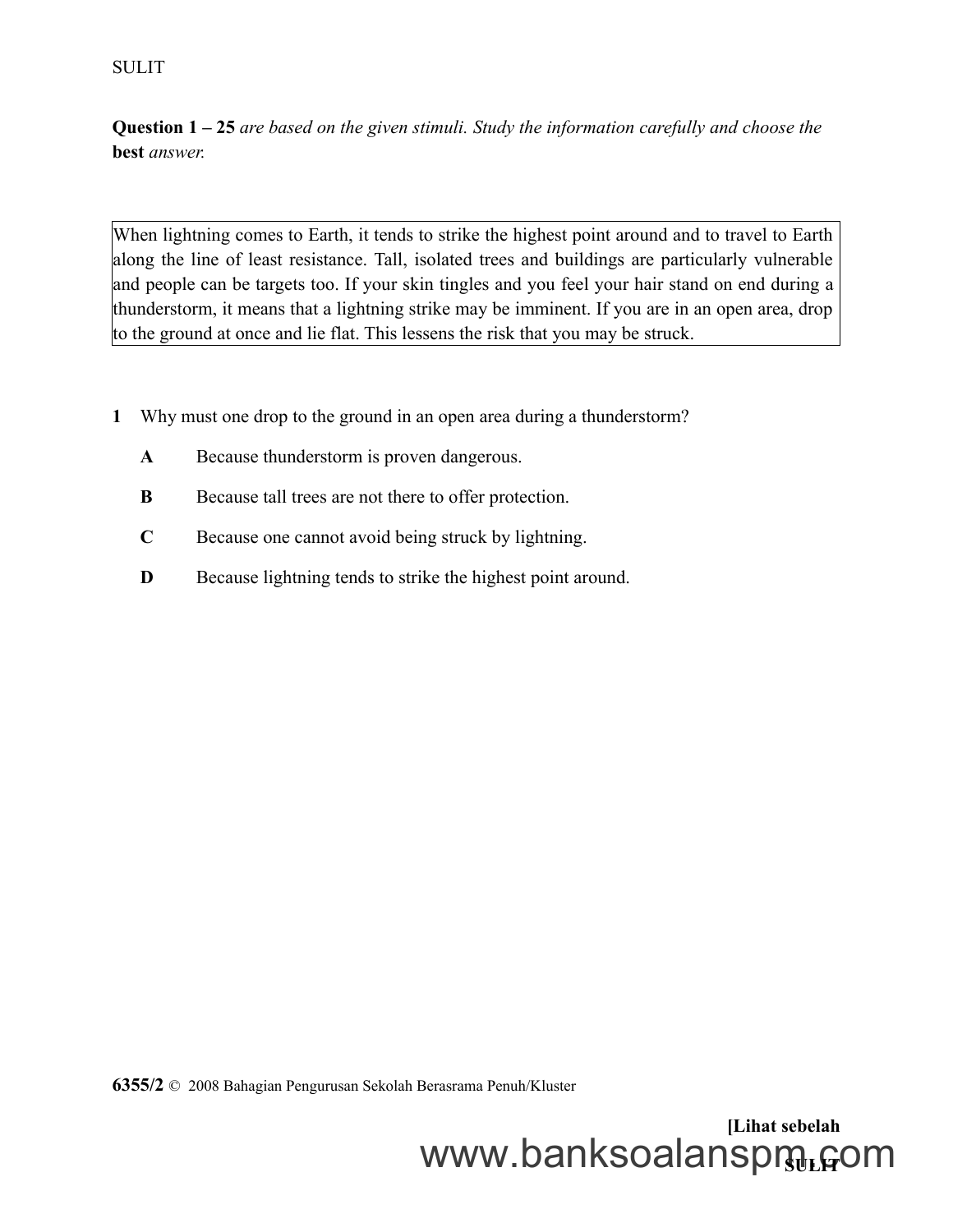

- **2** What can we conclude from the graphs above?
	- **A** Cases of diseases increase after the vaccines were introduced.
	- **B** Cases of diseases decreases after the vaccines were introduced.
	- **C** All the diseases were eradicated after the vaccines were introduced.
	- **D** All the diseases were eradicated simultaneously after vaccination.

**635** between various points on Earth. The technique involves transmitting signals from  $\mathbf{b}$ elah **SULIT** In telecommunication, the use of artificial satellites to provide communications links an Earth station to a satellite. Equipment onboard the satellite receives the signals, amplifies them, and retransmits them to a region of Earth. Receiving stations within amplifies them, and retransmits them to a region of Earth Receiving stations within  $\mu_{\text{LE}}$ OM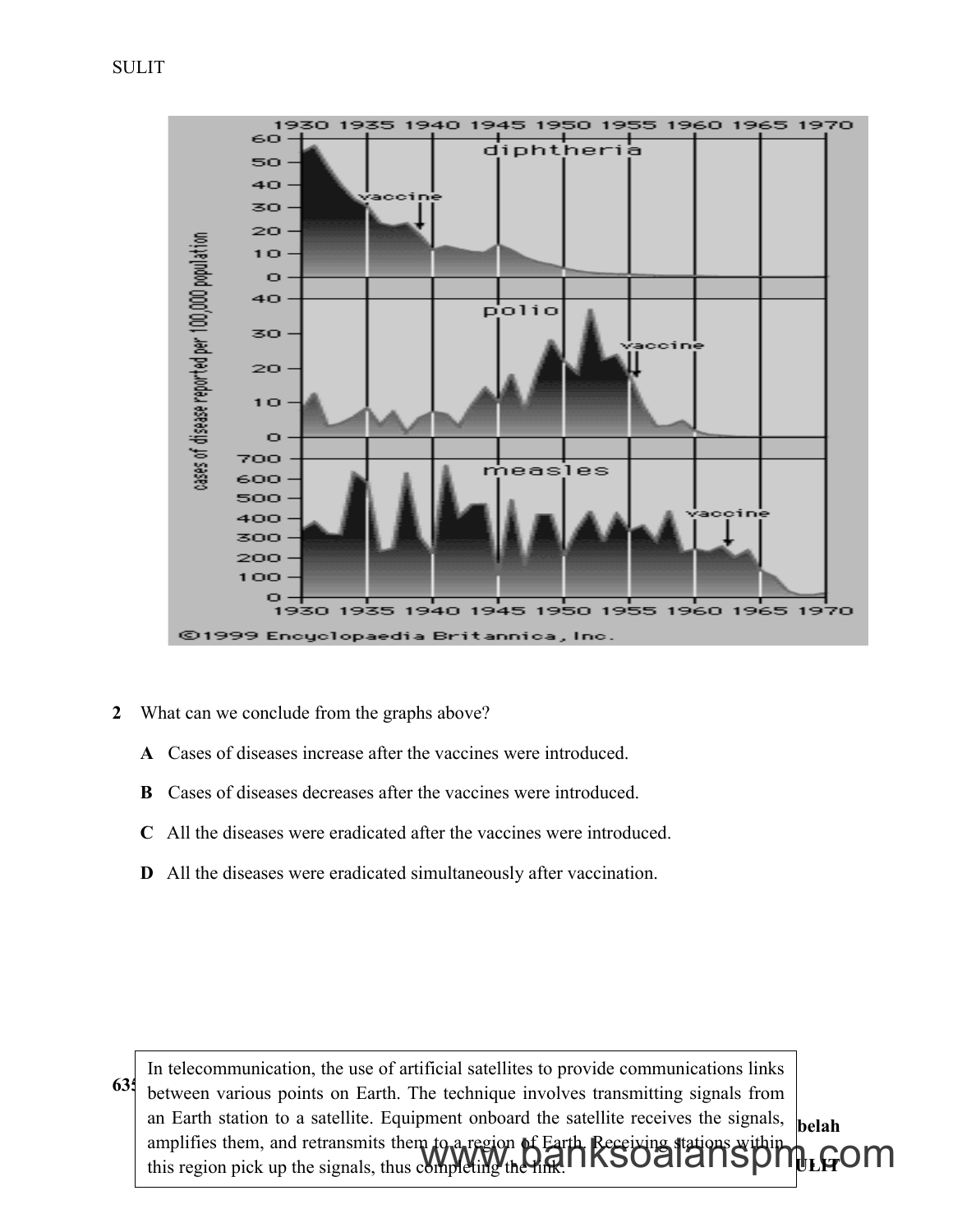- **3** Which of the following sequence is true?
	- **A** Signals transmitted signals received signals amplified signals retransmitted signals picked up.
	- **B** Signals transmitted signals amplified signals received signals retransmitted signals picked up.
	- **C** Signals transmitted signals amplified signals retransmitted signals received signals picked up.
	- **D** Signals transmitted signals received signals retransmitted signals amplified signals picked up.

**6355/2** © 2008 Bahagian Pengurusan Sekolah Berasrama Penuh/Kluster

**[Lihat sebelah** www.banksoalanspmู<sub>เ</sub>com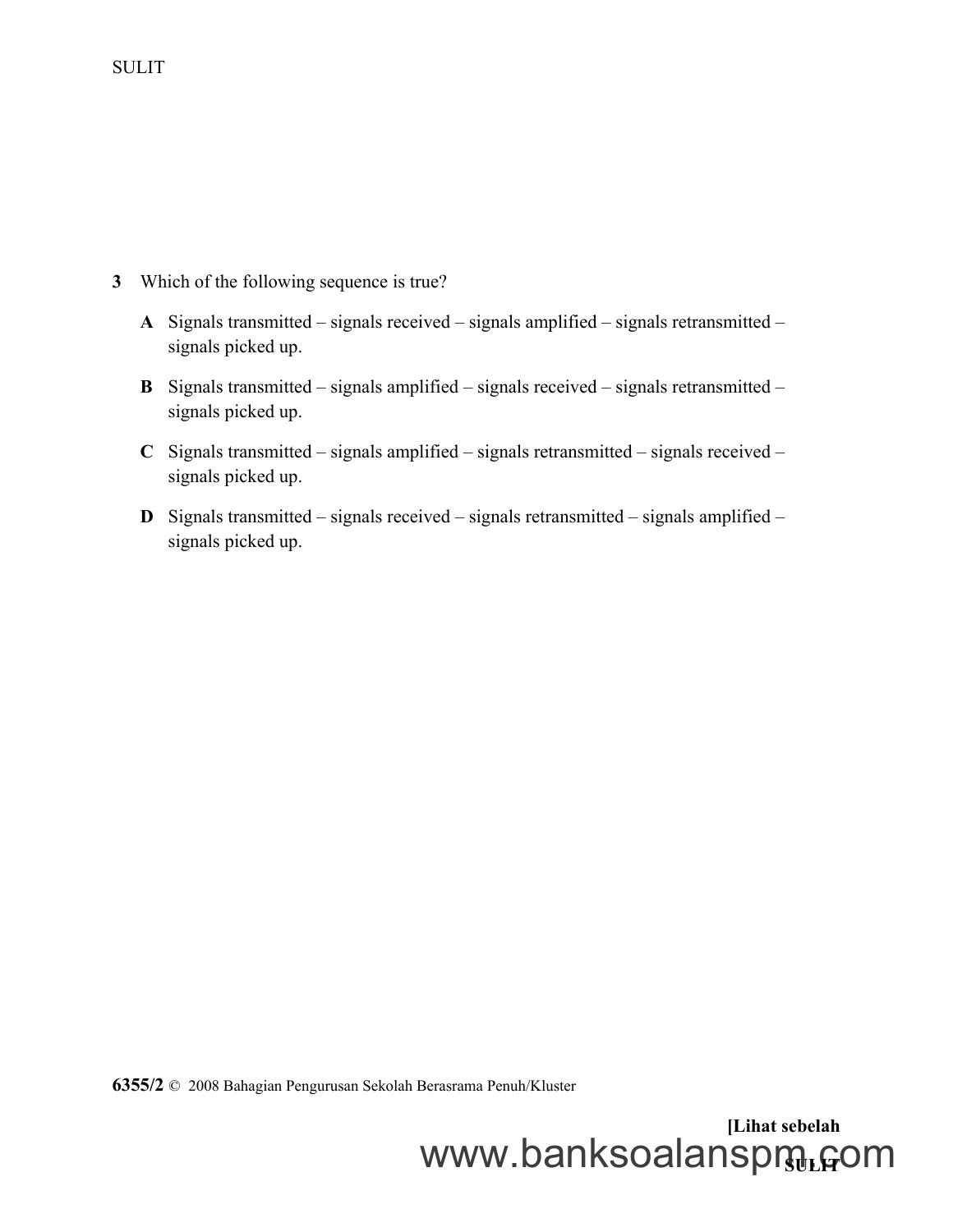

Figure 3: Major sources of natural background radiation and their respective contributions to the exposure of the average person.

**4** What does the word disintegrate mean?

| $\mathbf{A}$ | break up |  |
|--------------|----------|--|
|              |          |  |

- **B** break out
- **C** break in
- **D** break off
- **5** What can we conclude about natural background radiation?
	- **A** It does not harm our body.
	- **B** It enters our body unnoticed.
	- **C** It does not react in our body.
	- **D** It enters our body irregularly

similar to a physical firewall that keeps a fire from spreading from one area to the next. If A hardware device or programme functions as information filters which coming through the Internet connection into the computer system is a firewall. Analogically, its job is an incoming packet of information is flagged by the filters, it is not allowed through.

**[Lihat sebelah**

# www.banksoalanspդյ<sub>ե</sub>գօm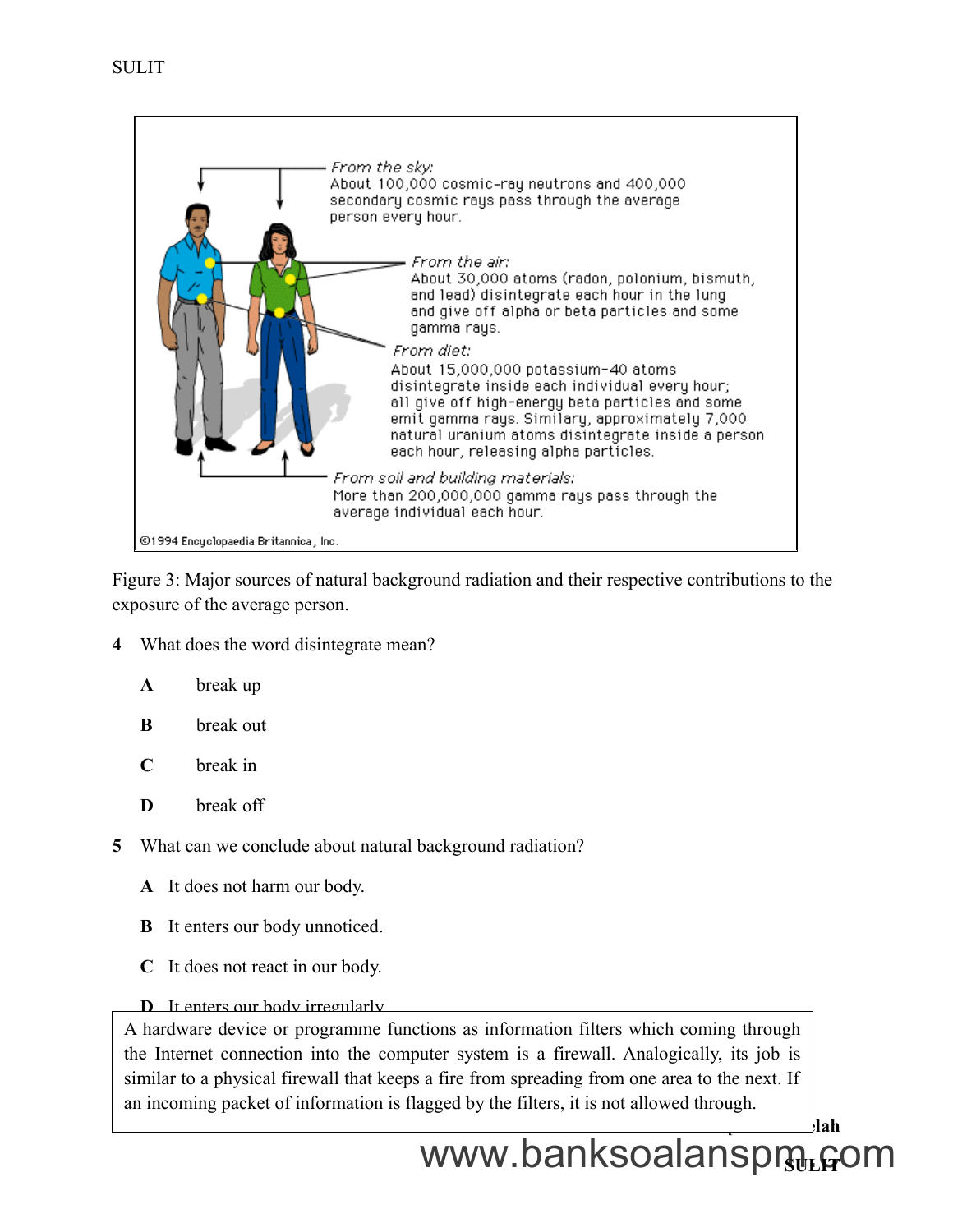- **6** What is the function of a firewall in a computer system?
	- **A** It prevents a blaze from spreading.
	- **B** It destroys the internet connection.
	- **C** It filters information.
	- **D** It destroys unwanted information.

Chemical bond is the physical phenomenon of chemical substances being held together by attraction of atoms to each other through sharing, as well as exchanging, of electrons -or electrostatic forces. In general, strong chemical bonds are found in molecules, crystals or in solid metal and they organize the atoms in ordered structures. Weak chemical bonds are classically explained to be effects of polarity, or the lack of it, of strong bonds.

- **7** Which of the following statements is TRUE?
	- **A** Weak chemical bonds cause bad effects on polarity.
	- **B** Chemical bonds are strong when atoms are orderly structured.
	- **C** Chemical bonds are results of processes in solid metal and crystals.
	- **D** Chemical bonds happen when chemical substances reduce atoms to

become electrons.

Mars is called the red planet due to the colour of its deserts. It is half the size of Earth and has a thin atmosphere of carbon dioxide in which clouds form. There have been no definite signs of life on Mars perhaps due to its cold temperatures.

- **8** It is difficult to inhabit Mars because
	- **A** it is not as big as Earth.

**6355/2** © 2008 Bahagian Pengurusan Sekolah Berasrama Penuh/Kluster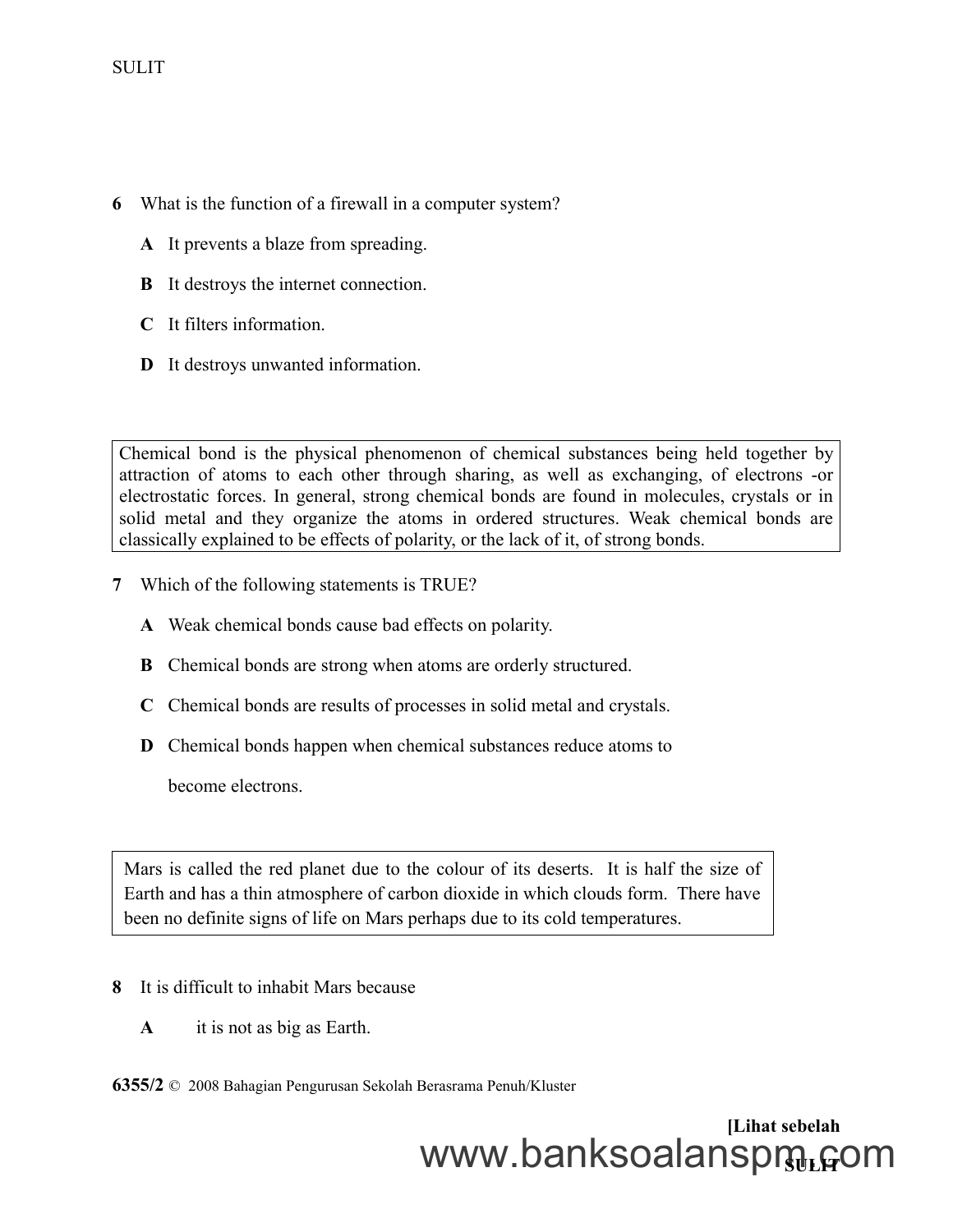- **B** it has a very low temperature.
- **C** it is full of carbon dioxide.
- **D** it is red and made up of deserts.

#### **Food preservation**

All methods of food preservation are based upon one or more of the following principles: (1) prevention of contamination and removal of microorganisms, (2) inhibition of microbial growth and metabolism, and (3) killing of microorganisms. Prevention—or, more accurately, minimization—of contamination is achieved by the sanitary handling of raw food products, inhibition of growth by low temperatures (refrigeration or freezing), dehydration by evaporation or by high concentrations of salt or sugar, and killing of microbes by the application of high temperatures and, in some instances, radiation.

- **9** Which of the following is involved in the process of inhibition?
	- **A** Sanitary handling of raw products.
	- **B** The application of high temperatures.
	- **C** Dehydration by evaporation.
	- **D** The application of high radiation.

Experts from a leading computer magazine stated that hardware problems such as defective hard drives or complete system meltdown, cause 10 times more data loss than virus attacks on PCs. Data lost from such hardware glitches is often not able to retrieve as compared to data damaged by computer viruses. Even seemingly minor problems, such as dust balls that build up inside a computer or extreme temperatures causing water condensation can lead to serious hardware failure. Experts suggest individuals to invest in both backup and recovery software.

- **10** Why are extreme temperature detrimental to the system ?
	- **A** It triggers virus attacks on PCs.
	- **B** It builds up dust balls inside the computer.
	- **C** It damages the recovery software of the backup system.

**6355/2** © 2008 Bahagian Pengurusan Sekolah Berasrama Penuh/Kluster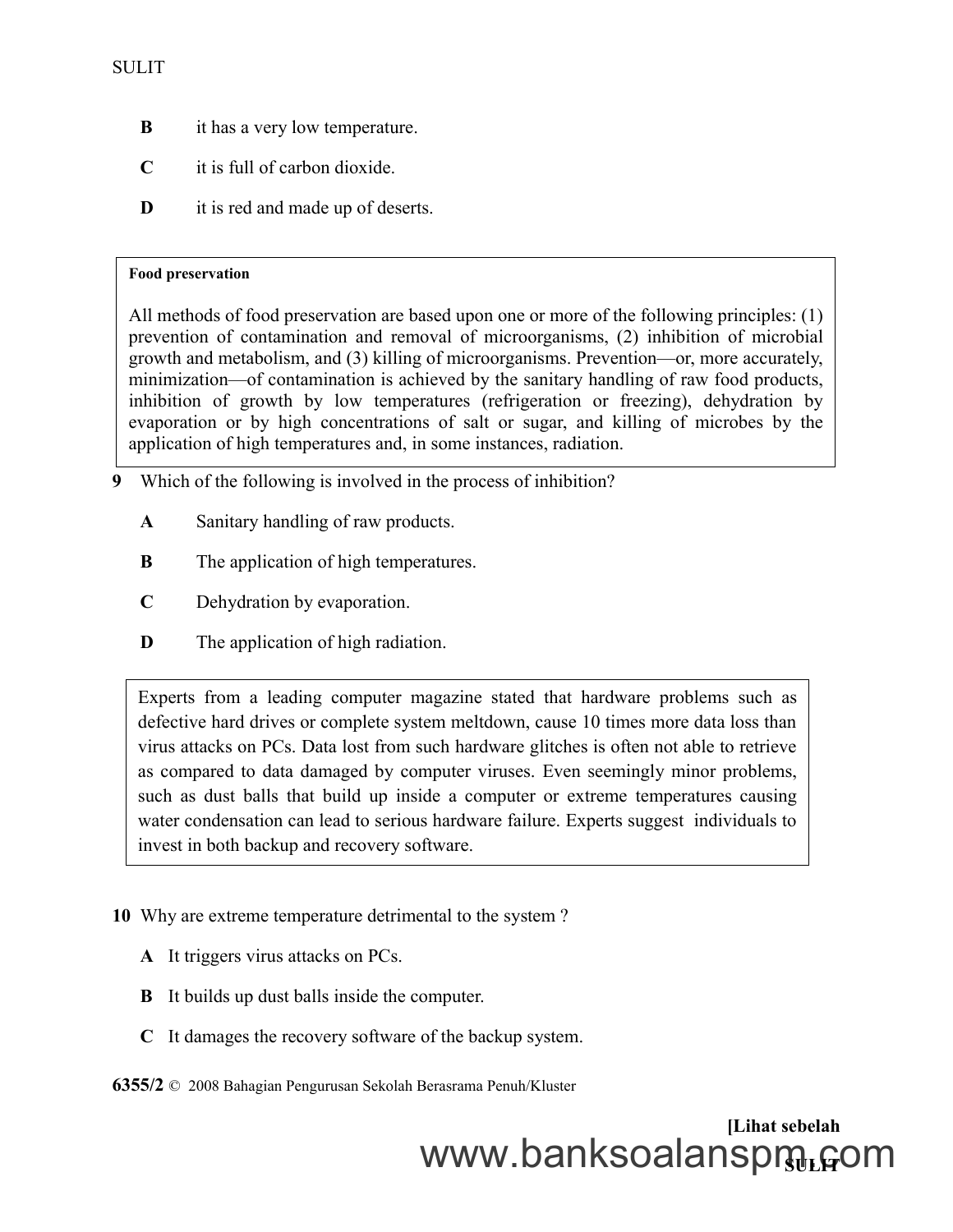**D** It causes water condensation which leads to hardware failure.

If the force of the wind threatens to tip your dinghy over  $-$  in any sailing situation, let go of the sheets (the ropes from the sails) so that the sails flap freely. Simultaneously, if you are sitting on the *windward* side of the boat, steer into the wind and move quickly into the centre of the boat to balance it. This will end the sideways pressure on the boat and allow it to come upright again.

**11** What is *windward*?

- **A** A screen that provides protection from the wind.
- **B** The side of something to which the wind is blowing.
- **C** The side of something from which the wind is blowing.
- **D** A blade with rubber edge that moves across a screen to make it clear of rain.

Neptune is the eighth and outermost planet in our solar system. It is the fourthlargest planet by diameter and the third-largest by mass. Neptune is 17 times the mass of Earth and is slightly more massive than its near twin Uranus which is 14 Earth masses, but slightly smaller due to its higher density.

- **12** Which of the following statements is true?
	- **A** Uranus is 17 times the mass of Earth.
	- **B** Neptune is smaller in size compared to Uranus.
	- **C** Neptune is fourth and outermost planet in our solar system.

#### **D** Uranus is smaller than Neptune because it has a higher density.

Fibroids or uterine fibroids as they are also known, are growths in the uterus. They are benign, which means they are not cancerous, and are made of muscle and other tissues. Fibroid can be as small as a pea and can grow as large as a melon. They usually do not change in size after menopause. The average age range is from 35 to 50 with peak incidences in the 40's. Fibroids almost never develop into cancer. The cause of fibroids is unknown.

- **13** What are fibroids?
	- **A** cancer of the uterus

**6355/2** © 2008 Bahagian Pengurusan Sekolah Berasrama Penuh/Kluster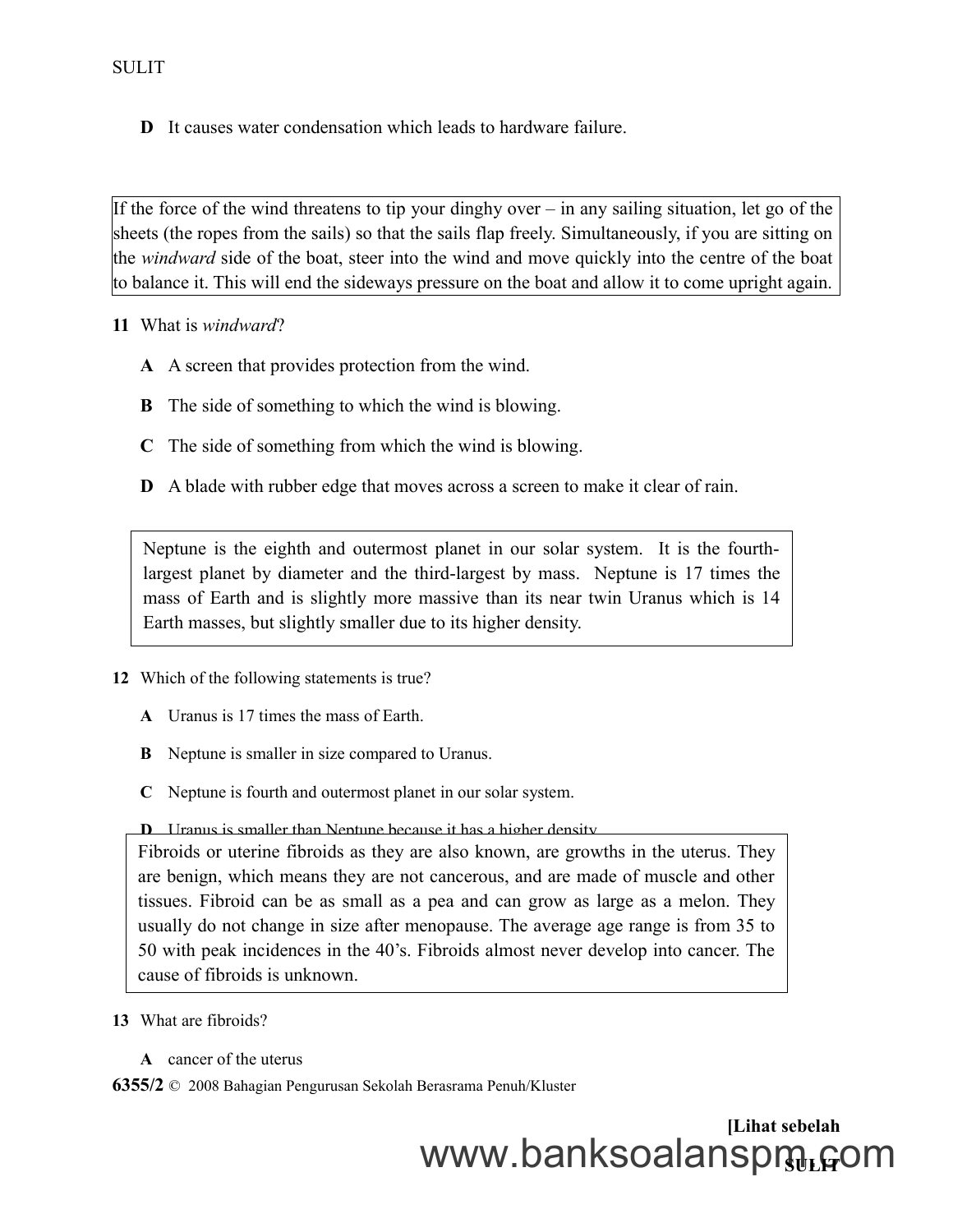- **B** growing of the uterus
- **C** found in the muscle and tissues
- **D** usually stops growing after menopause
- **14** Which of the statements below is **false** ?
	- **A** Fibroid**s** may lead to cancer.
	- **B** Fibroids are formed from muscle and tissue.
	- **C** The growth in uterus is known as uterine fibroids.
	- **D** Those aged 30 have lesser risk of developing fibroids.

When you drop the ice cube into a liquid, it begins to melt because the temperature of the liquid is higher than that of the ice cube. The ice cube becomes liquid water. These changes are chemical in nature and not physical.

- **15** The above experiment reflects a
	- **A** Physical change.
	- **B** Chemical change.
	- **C** Biological change.
	- **D** Natural change.

Quasars ( Quasi Stellar Objects ) give off huge amounts of energy. They can be trillions times brighter than the sun. Astronomers think that quasars are located in galaxies which have black holes at the centres. The black holes may provide quasars with their energy. Quasars are so bright that they draw out the light from other stars in the same galaxy. Quasars also give off radio waves, gamma rays, x rays and ultraviolet rays. Most of them are larger than our solar system.

- **16** The following are the properties of quasars *except*
	- **A** They are very huge in size.
- **6355/2** © 2008 Bahagian Pengurusan Sekolah Berasrama Penuh/Kluster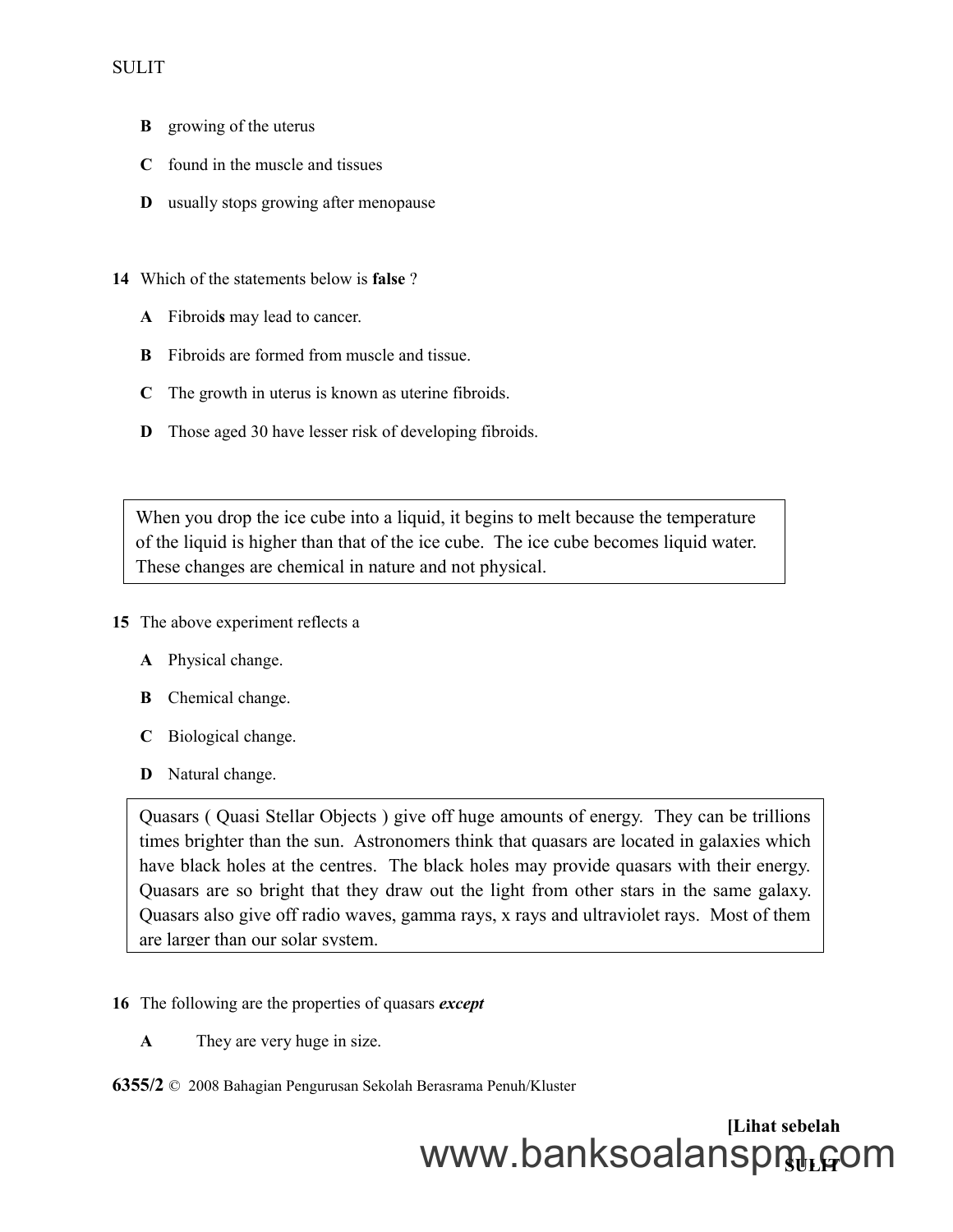- **B** They are very bright in contrast to the sun.
- **C** They are able to emit radio waves.
- **D** They have black holes in the centre.

Deoxyribonucleic or DNA is the main substance in living things that governs heredity. Different living things have different kinds of DNA which they get from their parents. Your kind of DNA causes your body to possess many of your parents' features , giving you pointed nose or black eyes.

#### **17** What is DNA?

- **A** It influences the behaviour of a person.
- **B** It establishes the link with one's parents.
- **C** It determines the longevity of one's life.
- **D** It distributes the person's features to the parents.

The hot springs are among the places where unicellular organisms are found and which scientists called them as *archaebacteria*. Biologists would immerse microscopic slide in the boiling pool in order to capture some of these organisms for study.

#### **18** What is *archaebacteria* ?

- **A** They consist of many cells.
- **B** They are heat sensitive organisms.
- **C** They can be found only in hot springs.

**6355/2** © 2008 Bahagian Pengurusan Sekolah Berasrama Penuh/Kluster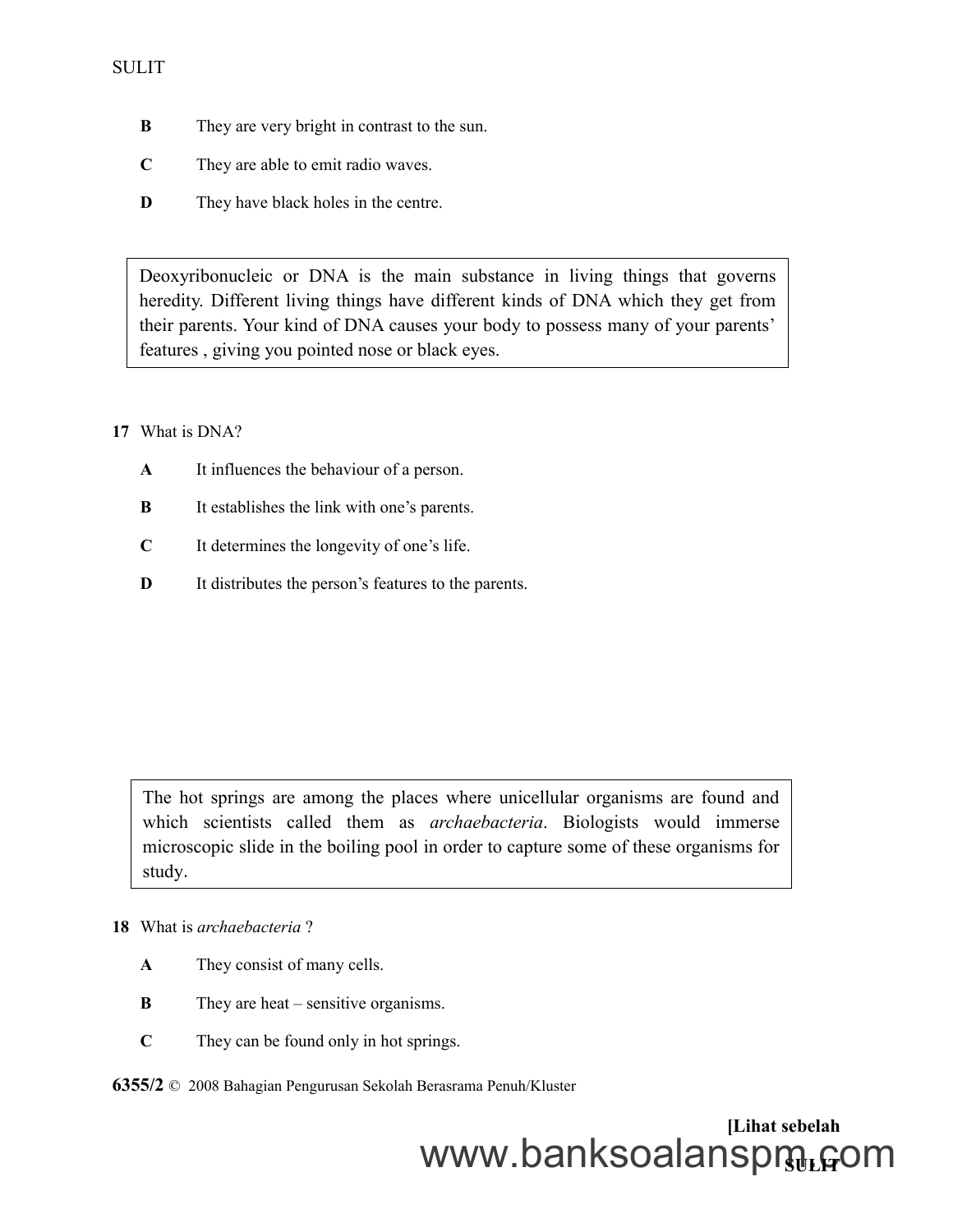**D** They can withstand high temperatures.

In both smallpox and chicken pox the virus enters by the respiratory route, multiplies in the internal organs and, at the height of the infection, causes a rash on the skin. The rashes are similar at first glance. In each, the first thing seen is macule, which changes into vesicle. When the contents of the blister become turbid, the blister is then called a pustule. The pustule dries up and forms a scab that leaves a scar. However, in chicken pox, the rash is heaviest on the trunk, displaying a centripetal distribution. In smallpox, the rash is heaviest on the face, displaying a centrifugal distribution. In chicken pox, the progression from macule to pock is so rapid; within a few hours the macules have changed to vesicles and in 24 hours, the first scabs have appeared. In smallpox, a macule takes three days to change to a vesicle, and it is eight days before the first scab is formed.

**19** Which of the following sequence shows the development of smallpox and chicken pox?

- **A** macule vesicle pustule scab scar
- **B** macule pustule vesicle- scab scar
- **C** macule scab vesicle pustule scar
- **D** macule pustule scab vesicle scar
- **20** Which of the following statements is true?
	- **A** Both smallpox and chicken pox display centrifugal distribution.
	- **B** Both smallpox and chicken pox take the same time to develop.
	- **C** Both smallpox and chicken pox are caused by virus.
	- **D** Both smallpox and chicken pox are similar to each other.

Robotic and image processing systems are used in order to interactively assist medical teams, both in planning the surgical intervention, and in its execution. The aim of this new technique is to enhance the quality of surgical procedures by minimizing their side effects (smaller incisions, lesser trauma, more precision). This increases the patient's benefit and decreases the cost of surgery.

**6355/2** © 2008 Bahagian Pengurusan Sekolah Berasrama Penuh/Kluster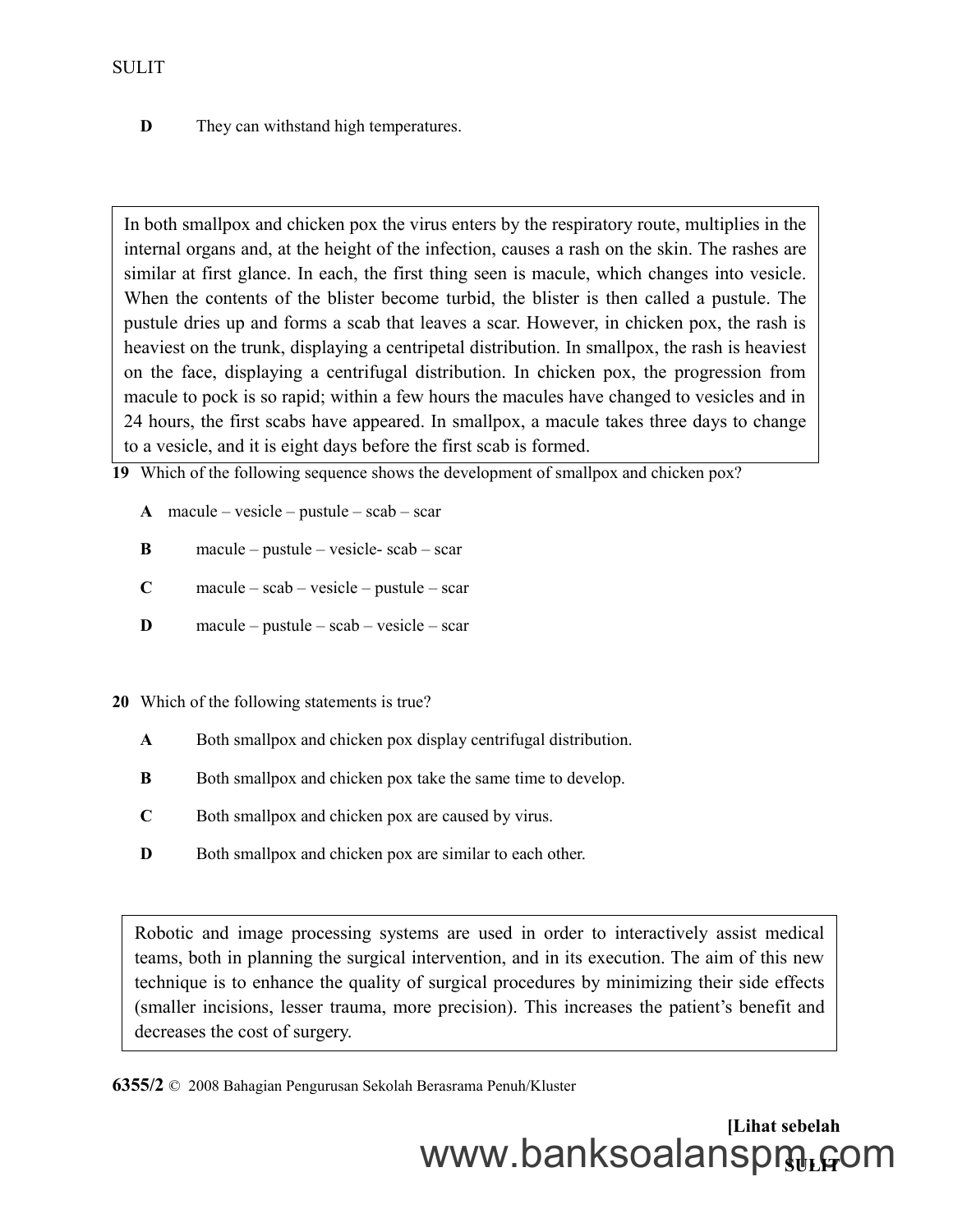- **21** The quality of surgical procedures has improved due to
	- **A** decreases in cost of surgery
	- **B** robotic and image processing systems
	- **C** planning and execution during surgery
	- **D s**urgical intervention by medical teams
- **22** How the new technique mentioned can helps the patient?
	- **A** It triggers side effects in patient.
	- **B** It reduces the risks faced by the patient.
	- **C** It provides minimal benefits to the patient.
	- **D** It interactively assists patients during surgery.

There are two main sources of energy; sun, the ultimate source; and decay of radioactive elements in the earth. Plants use the sun's energy and convert it into food and oxygen. The remains of plants and animals that lived millions of years ago have been converted into fossil fuels such as coal, oil and natural gas.

- **23** Fossil fuels are actually
	- **A** The remains of decayed living matter.
	- **B** Elements that existed millions of years ago.
	- **C** Products of the sun's energy that has been converted.
	- **D** Radioactive elements that have not changed their form.

#### **WARM-BLOODED AND COLD BLOODED ANIMALS**

#### **WARM-BLOODED ANIMALS COLD BLOODED ANIMALS**

**6355/2** © 2008 Bahagian Pengurusan Sekolah Berasrama Penuh/Kluster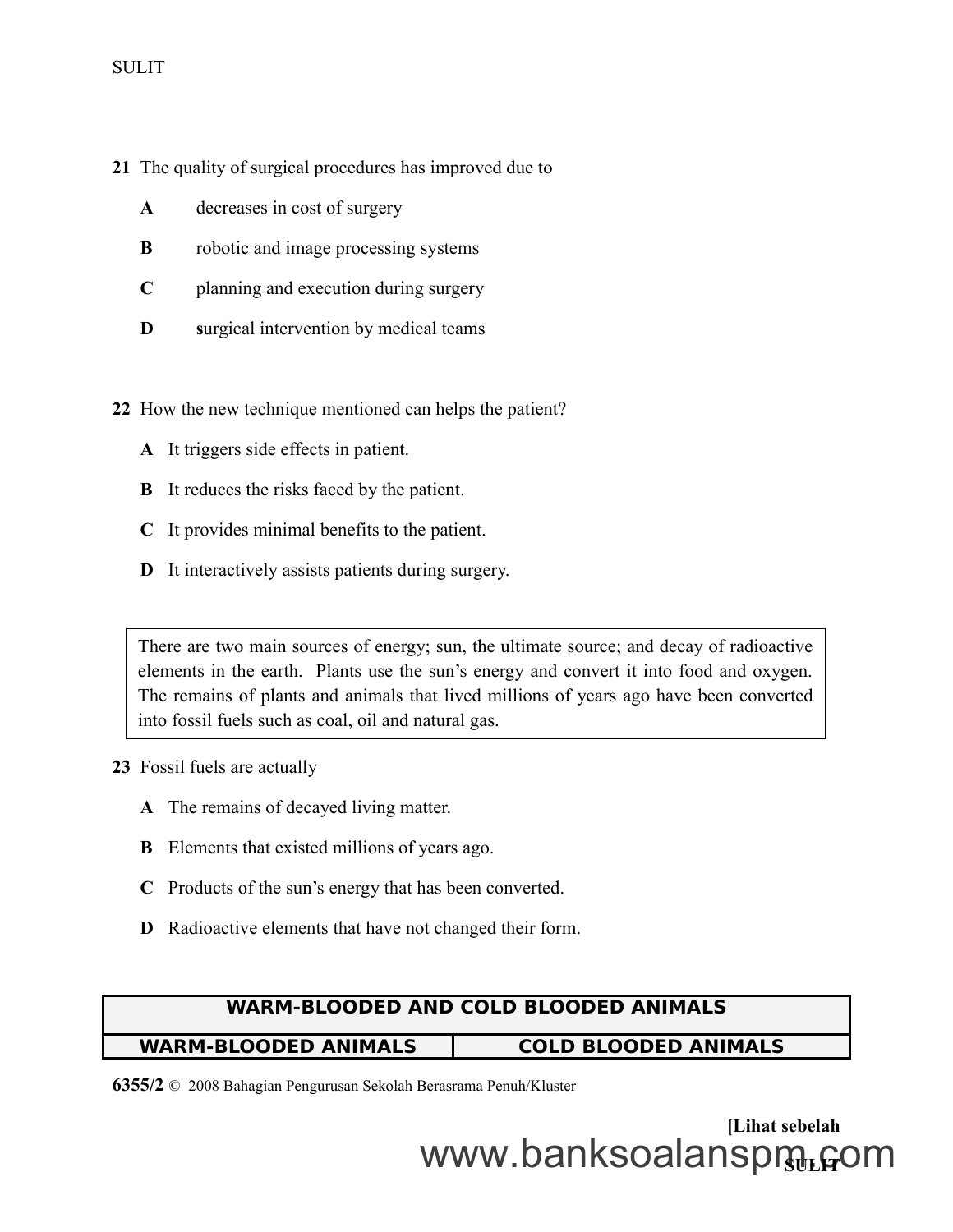| Can remain active in cold<br>environments               | Have difficulty surviving in cold<br>environments |
|---------------------------------------------------------|---------------------------------------------------|
|                                                         |                                                   |
| Can live in almost any surface                          | Have difficulty surviving in arctic               |
| environment on Earth                                    | regions or on high mountains                      |
| Require a greater food supply                           | Can survive longer periods without food           |
| Smaller warm-blooded animals<br>loose heat more quickly | More energy efficient                             |

**24** Which characteristic enables cold-blooded animals to live without food for a long period?

- **A** They do not have to eat a lot.
- **B** They can live in any environment.
- **C** They are more energy efficient.
- **D** They do not live in arctic regions.

The earth acts like a big magnet. *It* produces a magnetic field which makes compass needles and magnets point in the direction of its magnetic poles.

#### **25** *It* refers to

- **A** The magnet.
- **B** Magnetic pole.
- **C** Magnetic field.
- **D** The Earth.

**6355/2** © 2008 Bahagian Pengurusan Sekolah Berasrama Penuh/Kluster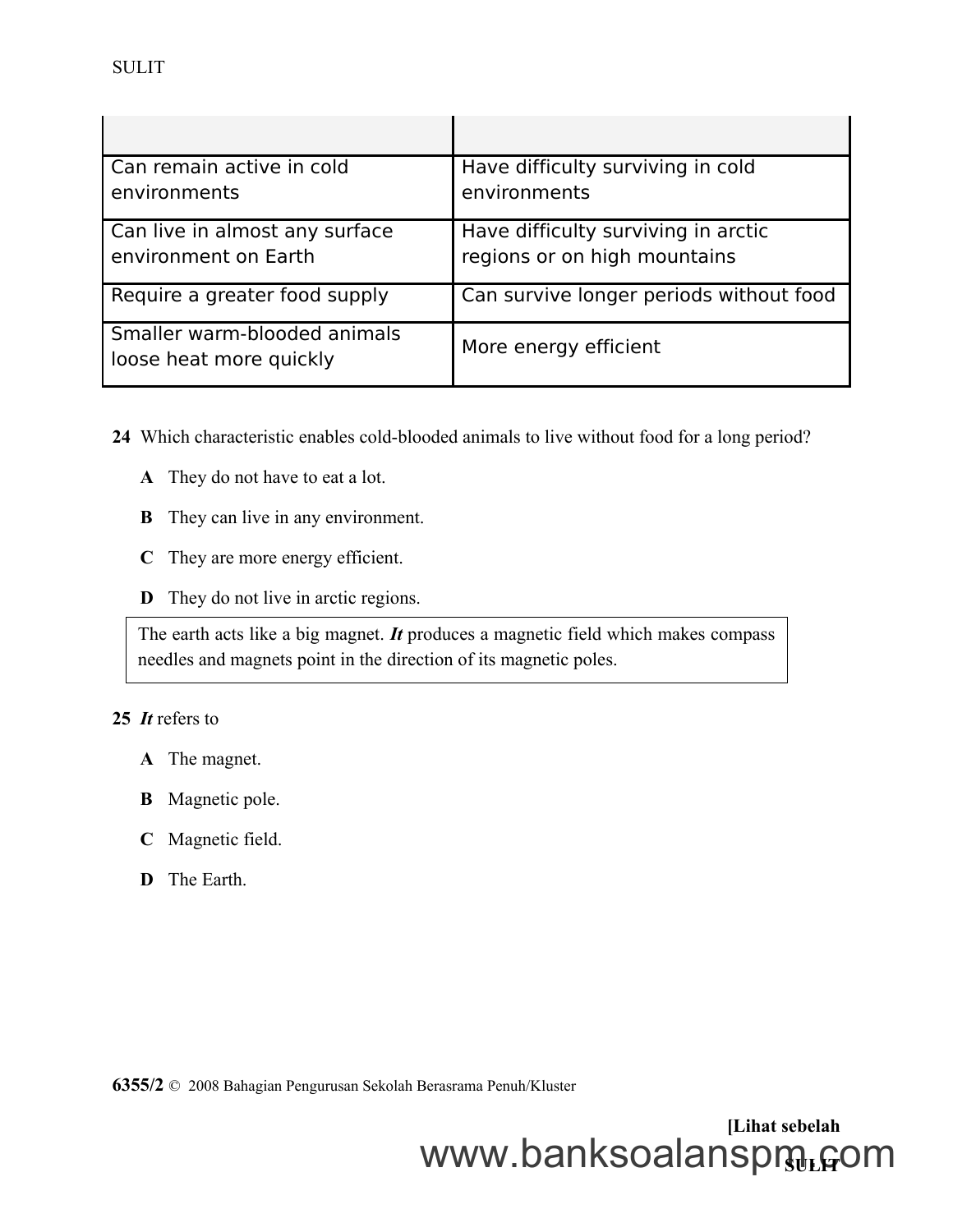#### **Questions 26-30** *are based on the following passage.*

Some minerals are prized for their beauty rather than for any practical use. Any mineral worn as jewellery can be \_\_\_ **26** \_\_\_ as a gem. Some minerals are organic in \_\_\_ **27** \_\_\_. Many other semiprecious stones are silicate minerals such as quartz, amethyst, jade, garnet and topaz.

The most precious stones are also the <u>28</u> and the most durable. These include ruby, sapphire, emerald and diamond, most of which are \_\_\_ **29** \_\_\_ under high temperatures and pressures deep in Earth. Although it is the hardest mineral known, diamond is made from pure carbon. Diamonds are formed when carbon is placed under enormous pressure, around 600km beneath Earth's surface. Diamonds are so \_\_\_ **30** \_\_\_that they are used to make industrial drills and saws.

| 26 | A            | stared   |                 |           |
|----|--------------|----------|-----------------|-----------|
|    | B            | observed | 27 <sub>A</sub> | size      |
|    | $\mathbf{C}$ | regarded | B               | origin    |
|    | D            | watched  | $\mathbf C$     | structure |

**6355/2** © 2008 Bahagian Pengurusan Sekolah Berasrama Penuh/Kluster

# **[Lihat sebelah** www.banksoalanspmู<sub>เ</sub>com